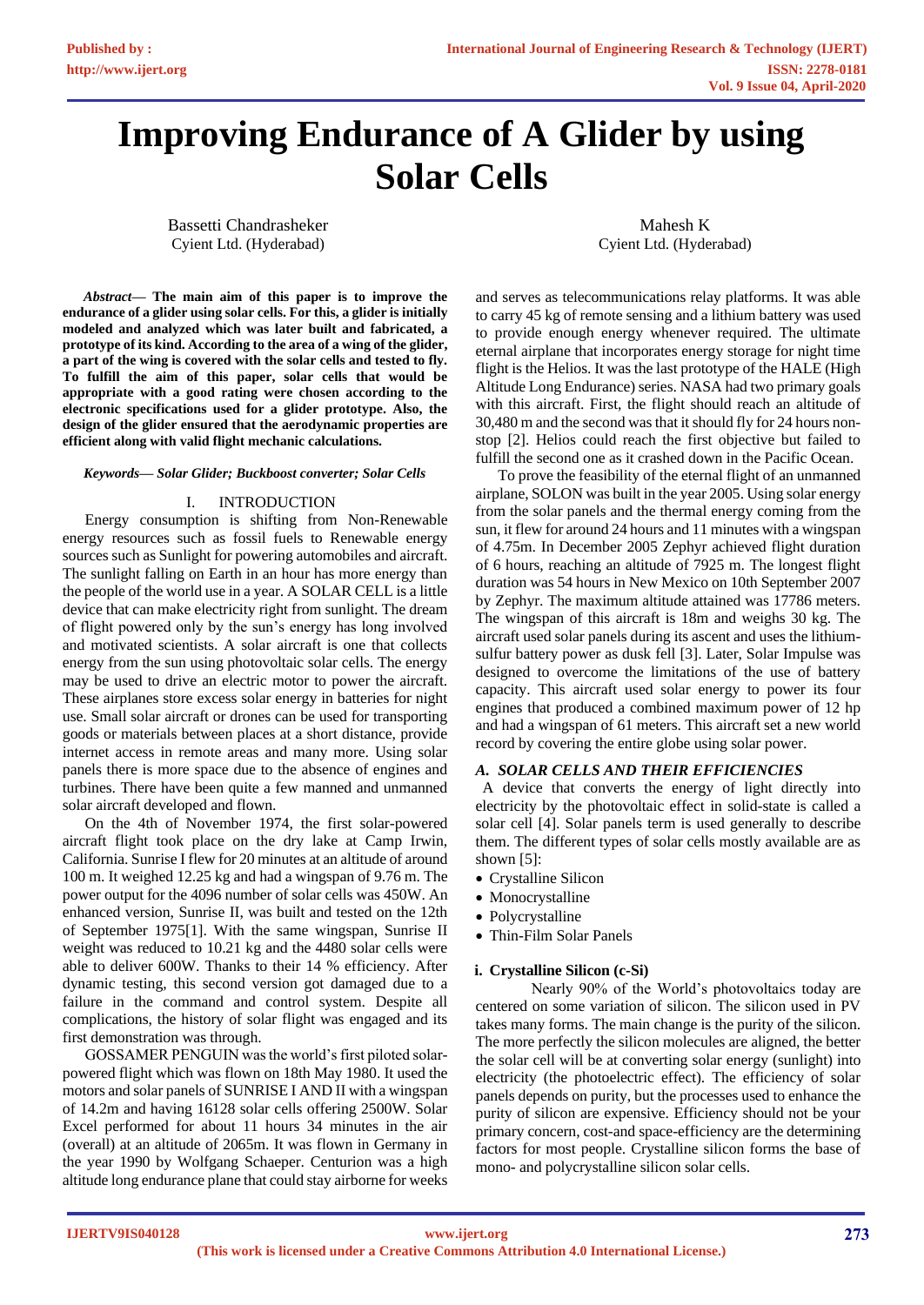# **ii. Monocrystalline Silicon Solar Cells**

Monocrystalline silicon (mono-Si) solar cells can be recognized easily by their external even coloring and look, indicating high-purity silicon. These solar cells are made out of cylindrical silicon ingots. To enhance performance and to make these cells cost-friendly, single monocrystalline solar cells, four sides are cut out of the cylindrical ingots to make silicon wafers, which gives monocrystalline solar panels their characteristic look.

# *Advantages*

- They have peak efficiency rates since they are manufactured out of the highest-grade silicon. Monocrystalline solar panels have an efficiency rate typically between 15-20%.
- These solar panels are space-efficient compared to any other type.
- Tend to perform better at low-light conditions when compared to similarly rated polycrystalline solar panels *Disadvantages*
- They are the most expensive
- The entire circuit can break down if the solar panel is partially covered with shade, dirt or snow.
- They tend to be more efficient in warm weather.

#### **iii. Monocrystalline Silicon Solar Cells**

Polycrystalline silicon, which also is recognized as polysilicon (p-Si) and multi-crystalline silicon (mc-Si), was introduced in 1981. Unlike monocrystalline-based solar panels, polycrystalline solar panels do not require the Czochralski process, which is a method to manufacture semiconductor crystals. Instead, molten silicon is poured into a square mold, which is cooled and later cut into perfectly square wafers.

#### *Advantages*

- The manufacturing process is simple and cost-effective and the silicon wastage is less compared to monocrystalline.
- These solar panels comparatively have slightly lower heat tolerance than monocrystalline solar panels so they perform slightly worse than monocrystalline solar panels and at high temperatures, heat can effect the performance and shorten their lifespans. However, this effect is minimal need not be taken into account.

### *Disadvantages*

- The efficiency is typically between 13-16%.
- Lower space-efficiency. You generally need to cover a larger surface for fair output.

#### **iv. Thin - Film Solar Cells (TFSC)**

Thin-film solar cells, also known as thin-film photovoltaic cells (TFPV) are manufactured by depositing one or several thin layers of photovoltaic material onto a substrate. They are categorized based on which photovoltaic material is being deposited onto the substrate as shown below:

- Amorphous silicon (a-Si)
- Cadmium telluride (CdTe)
- Copper indium gallium selenide (CIS/CIGS)
- Organic photovoltaic cells (OPC)

Based on the technology, thin-film prototypes have attained efficiencies between 7–13% and production modules operate at

about 9%. Future module efficiencies are expected to reach about 10–16%

#### *Advantages*

- Cheaper to manufacture than crystalline-based solar cells as they can be produced in mass and their homogenous appearance makes them look more appealing.
- It can be made flexible, which opens up many new potential applications.
- Less impact on performance at high temperatures and shading
- Thin-film solar panels can be used where space is not an issue.

#### *Disadvantages*

- Thin-film solar panels are cheap and are not very useful in most residential situations as they also require a lot of space.
- Low space-efficiency implies that the cost of PVequipment will increase.
- They degrade faster than monocrystalline and polycrystalline solar panels,

#### *B. BUCK-BOOST CONVERTER AND BALANCER*

This is an advanced battery arrangement used to charge the Li-ion batteries for a solar-powered aircraft. The total arrangement of Buck Boost Convertor and Balancer monitors and controls the storage and delivery of solar energy coming from the solar cells. For a solar-powered aircraft, the buckboost converter plays an important role to make the flight successful for a reasonable time. These are placed between the solar cells and the Li-ion battery [6]. The function of this convertor and balancer works like the Maximum Power Pointer Tracker, i.e. it helps in converting the solar power from the sun to the required input voltage and stored this energy using the balancer. This voltage acts like an input that can charge the batteries and gives a required constant output with the help of a balancer through which the aircraft can fly. As it is known that the cost of solar panels is high, the utilization of solar energy should be maximum [7]. To maintain the maximum utilization of solar energy, these buck-boost converters are used. They are efficient, accurate and light-weight to use. The buck-boost converter is used to convert the high and low voltages to a load terminal voltage without changing the voltage polarity. The figure shows a diagram of the buck boost converter circuit. Metal-Oxide-Semiconductor-Field-Effect-Transistors

(MOSFETs) are used in the circuits to controls the flow of energy to load terminals [7].



Fig 1. Synchronous Buck-Boost Converter

Through proper control of the power MOSFETS, the power converters operate in three modes, buck, buck-boost and boost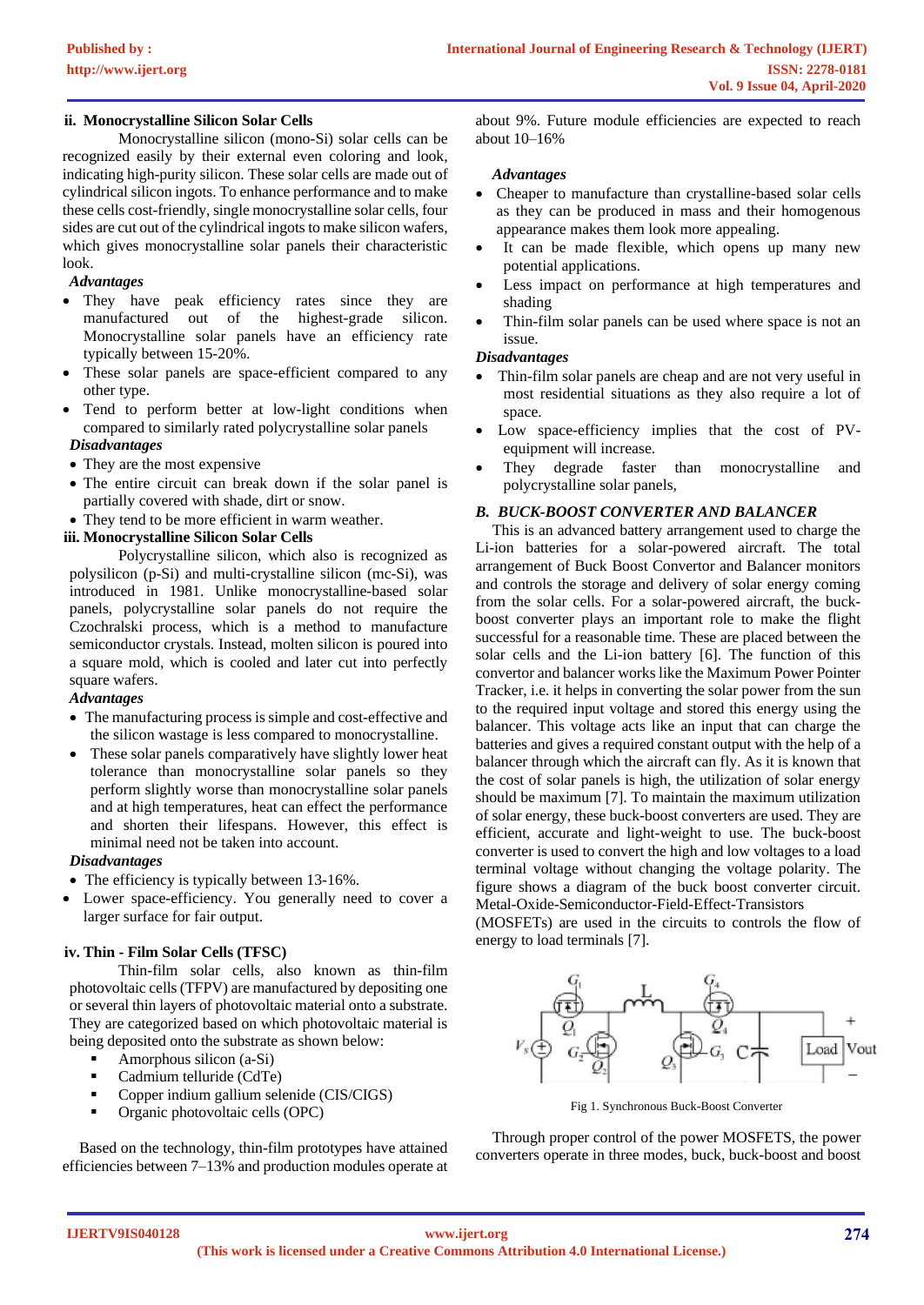mode. There is variation in the modes due to the variation in the power supply.

- When the supply voltage is higher than the load voltage, the convertor is set back to the buck mode.
- When the supply voltage is less than load voltage, the convertor is set back to the boost mode.
- When the supply voltage is closed to the load voltage, the convertor is set back to the buck-boost mode.

The circuit consists of an inductor (L), and four transistors  $(Q_1, Q_2, Q_3, Q_4)$ . The three modes depend on controlling the power switches of the transistors and energy storage in the inductor [8]. In the buck mode operation, transistors  $Q_1$  and  $Q_2$ are controlled. For charging the inductor, transistor  $Q_1$  is closed and  $Q_2$  is open. This makes the current increase in the inductor almost linearly and the capacitor supplies the output current to the load. For discharging the inductor, transistor  $Q_2$  is closed and  $Q_1$  is open. Inductor current decreases linearly. For the buck operation, if the duty cycle for charging the inductor is d, the average load voltage  $V_{out}$  equals dV<sub>s</sub>. Duty cycle  $d < 1$ , V<sub>out</sub> <  $V_s$ . In the boost mode operation, transistor  $Q_1$  is on and  $Q_2$  is off. During charging, transistor  $Q_3$  is closed and  $Q_4$  is open. For discharging, transistor  $Q_3$  is open and  $Q_4$  is closed. In this mode, the average voltage  $V_{out}$  equals to  $1/(1-d)V_s$ . Therefore, the output voltage can be higher than the input supply voltage.

In the buck-boost mode operation, transistor  $Q_1$  and $Q_3$  work as a group and  $O_2$  and  $O_4$  works as a group. To charge the inductor, switch  $Q_1$  and  $Q_3$  are kept close and  $Q_2$  and  $Q_2$  are kept open. To discharge the inductor, the inverse is done. The average voltage  $V_{out}$  is equal to  $d/(1-d)V_s$ . This implies that the output voltage can be changed to more or less the input supply voltage [9].

#### II. DESIGNING A GLIDER

Designing a Glider was done bearing in mind two main objectives:

- a. Modeling a glider
- b. Analyzing the glider model

#### *A. Modeling a glider*

The Modeling and assembly of the glider was done using CATIA software and its different sketches and images are as shown below.



Fig 2. Isometric view of wing having a length 2000mm



Fig 3. Fuselage with its dimensions



Fig 4. Horizontal and Vertical Stabilizer



Fig 5. Isometric view of the final assembly of the glider

#### *B. Analyzing the glider model*

The analysis of the glider was done in ANSYS Workbench 14.0 and its boundary conditions given are as shown below:

- Inlet velocity  $= 15$  m/s
- Pressure  $= 101325$  Pa
- Density =  $1.2256$  kg/m<sup>3</sup>
- Energy equation  $=$  Off
- Angle of Attack  $= 10$  degree

Once the above inputs are given, the resulting graphs for Coefficient of Lift  $(C_L)$  and Coefficient of drag  $(C_D)$  observed are as shown below: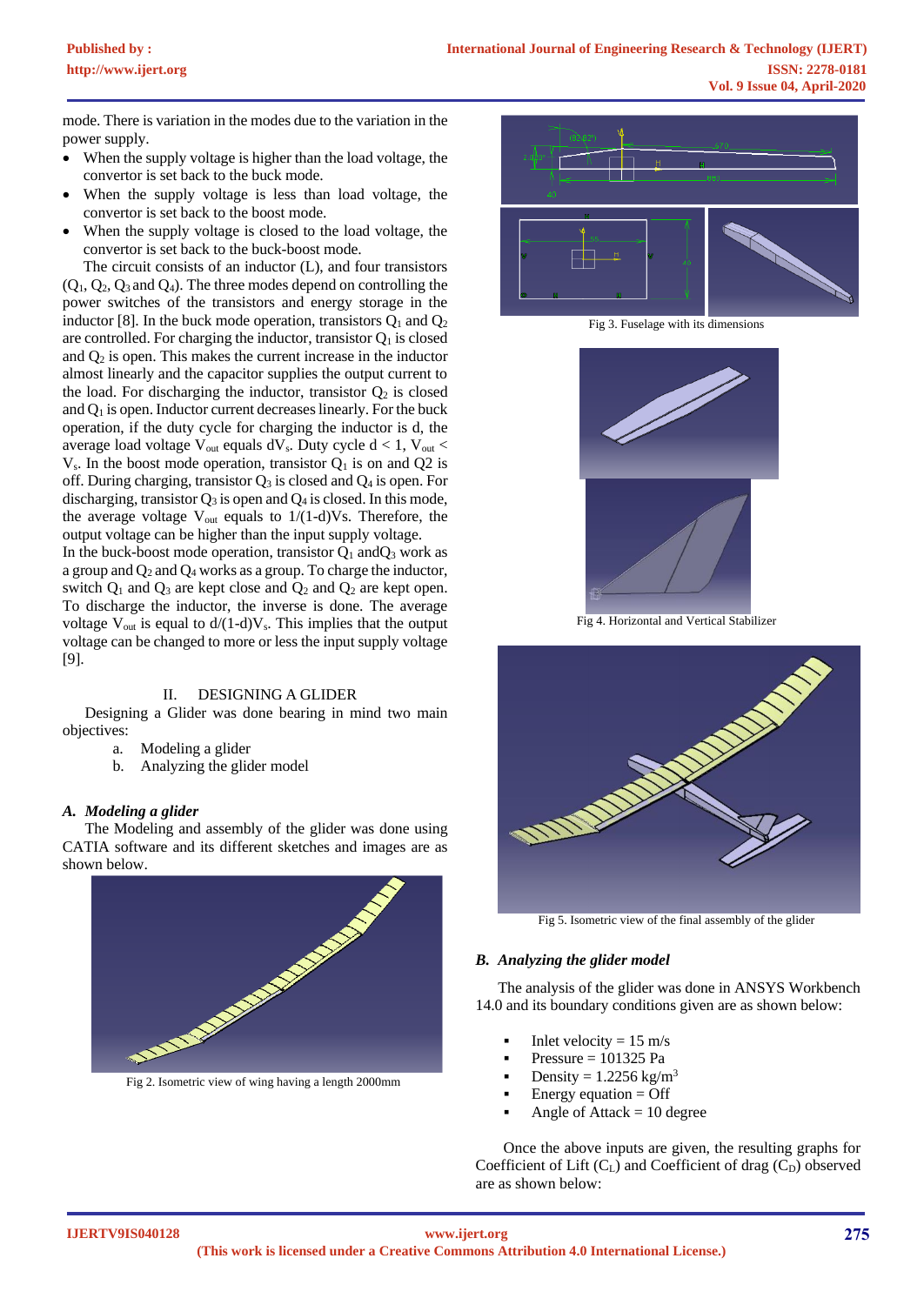

Graph 1. C<sub>L</sub> vs Iterations curve

From the above graph, we observe that the values of C<sup>L</sup> initially increases, became constant and gets converged at 67th iteration with a value of 0.15 and observed  $C_{L \text{ max}}$  is 0.24



Graph 2.  $C_D$  vs Iterations curve

From the above graph, we observe that the values of  $C_D$ initially decrease and then increase slightly followed by a constant value of 0.075 which is obtained at 67th iteration.

| Forces<br>Zone<br>wing            | Forces (n)<br>Pressure             | (2.2589824 12.614566 0.0050927317) |           | <b>Viscous</b><br>$(0.83221227 0.0079304678 -7.7499564e-05)$ |                |        |
|-----------------------------------|------------------------------------|------------------------------------|-----------|--------------------------------------------------------------|----------------|--------|
| <b>Net</b>                        | (2,2589824 12.614566 8.0050927317) |                                    |           | (0.83221227 0.0079304678 -7.7499564e-05)                     |                |        |
| Forces - Direction Vector (0 1 0) | Forces (n)                         |                                    |           | Coefficients                                                 |                |        |
| Zone                              | Pressure                           | <b>Viscous</b>                     | Total     | Pressure                                                     | <b>Viscous</b> | Total  |
| wing                              | 12.614566                          | 8.8879384678                       | 12.622496 | 8.891534336                                                  | 5.754539e-05   | 8.8915 |
| <b>Net</b>                        | 12.614566                          | 8.8879384678                       | 12.622496 | 8.891534336                                                  | 5.754539e-05   | 8.8915 |

Fig 6. Value of lift after analysis

The results for lift after the analysis are obtained as shown in the above figure and the lift generated is approximately equal to 12.6 Newton.

| Forces – Direction Vector (1 0 0)<br>?one<br>ving | Forces (n)<br>Pressure<br>2.2589824 | Viscous<br>0.83221227 | Total<br>3.0911947 |
|---------------------------------------------------|-------------------------------------|-----------------------|--------------------|
| <b>let</b>                                        | 2.2589824                           | 0.83221227            | 3.0911947          |

Fig 7. Value of drag after analysis

Similarly, the value of drag after analysis as shown in the above figure is approximately equal to 2.26 Newton.

# *C. Comparison of theoretical vs analytical results*

After modeling in CAD and analyzing in Fluent, a live prototype of the glider was built to which suitable solar cells were connected on wings and then tested. Study and calculation of different parameters i.e., lift force, drag force, thrust, weight, gravity, etc. using appropriate formulas to design solar aircraft was done [10]. Later, different tests like lift test, drive test, flight test, etc. was done. This is purely analytical and based on the concepts of energy and mass balances that put the sizing of all elements on the airplane in relation. The various parameters of the glider prototype are as shown below:

- 1. Wing Span  $(b) = 202$  cm
- 2. Chord Length (c)
	- At the tip,  $c_t = 5cm$
	- At the root,  $c_r = 17.5$ cm Mean chord,  $c_{mean = 11.25 cm}$ 
		-
- 3. Aspect Ratio  $(b/_{\text{C}}) = 11.54$  (1)
- 4. Plan-form Area of the wing  $(S) = 3535$  cm<sup>2</sup>
- 5. Thickness  $(t) = 2.1$  cm
- 6. Fineness Ratio  $\binom{C_{mean}}{t} = 5.36$  (2)
- 7. Empty Weight of Glider ( $W_{\text{empty}}$ ) = 350 grams (approx.)
- 8. Payload (W<sub>payload</sub>)= 250 grams (approx.)
- 9. Total Weight =  $W_{empty} + W_{payload} = 600$  grams (3)
- 10. Wing Loading  $\left(\frac{W}{S}\right) = 0.99 \text{ kg/m}^2$  (4)
- 11. Thrust  $(T) = 1$  kg = 9.8 Newton

Using the values of Lift and Drag form analysis results to calculate:

12. Coefficient of Lift (C<sub>L</sub>) = 
$$
\frac{L}{\rho v_{\infty}^2 s}
$$
 = 0.15 (5)

13. Coefficient of Drag (C<sub>D</sub>) = 
$$
\frac{^{2}D}{\frac{\rho v_{\infty}^{2}S}{^{2}}} = 0.075
$$
 (6)

Comparing theoretical results and analytical results we get:

14.Lift

 $L_{th} = 11.56$  Newton  $L_{\text{anly}} = 12.61$  Newton % error  $= 0.08$  %

15. Drag

 $D_{\text{th}} = 3.61$  Newton  $D_{\text{anly}} = 2.26$  Newton % error =  $0.37$  %

# III. TESTING THE GLIDER USING SOLAR CELLS

After fabricating the glider, it was mounted using 26 polycrystalline solar cells due to unavailability of thin-film solar cells and many other factors like:

- The Efficiency of poly-crystalline solar cells is about 13- 15%.
- Easily available in India.
- Next most cost-efficient after thin film solar cells.
- They perform well at moderate weather conditions.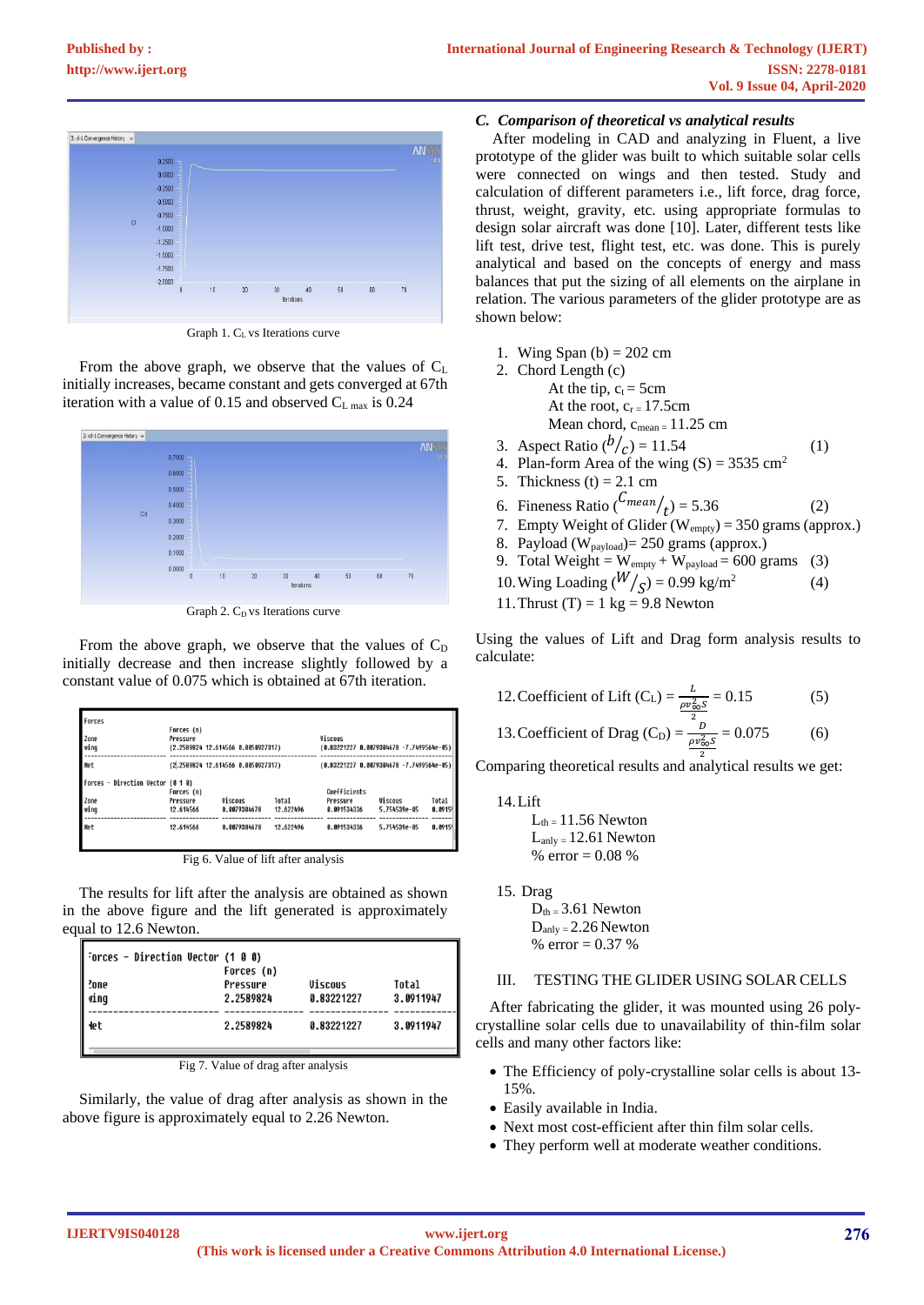The glider was initially ground tested to check for the increase in endurance. The objective was to test the solar airplane during solar-powered long duration flight. Due to the state of technology, especially concerning batteries, this goal is best possible with very good weather conditions. The test flight was done at mid-noon with a full battery, charged by the sun. The airplane battery acted as a source of power for 14 minutes & 04 seconds before completely getting discharged. Later the test was done again while keeping solar cells along with battery as a source of power to check for the increased time of flight.

For Solar Cells, Lithium-ion batteries are used which consists of 3 cells. Each cell has a voltage of 3.7V. Hence, the voltage of the battery is 11.1V with a minimum output voltage of 3V and a maximum voltage of 4.2V for each battery [11].

#### *A. Input*

$$
V_{\text{(solar min)}} = n_{\text{(cell)}} \times V_{\text{(cell min)}} \tag{7}
$$
  
= 26 x 0.4  
= 10.4 V  

$$
V_{\text{(solar max)}} = n_{\text{(cell)}} \times V_{\text{(cell max)}} \tag{8}
$$
  
= 26 x 0.6  
= 15.6 V

Where  $n_{\text{(cell)}}$  is the number of solar cells used

#### *B. Output*

$$
V_{\text{(batt min)}} = n_{\text{(LIPO) X}} V_{\text{(LIPO min)}}
$$
\n
$$
= 3 \times 3
$$
\n
$$
= 9V
$$
\n
$$
V_{\text{(batt max)}} = n_{\text{(LIPO) X}} V_{\text{(LIPO max)}}
$$
\n
$$
= 3 \times 4.2
$$
\n(10)

$$
= 12.6V
$$

Where  $n_{(LIPO)}$  is the number of cells in the LIPO battery.

# *C. Maximum Charge Current*

Maximum power P (solar max) = n (cell) x P (cell max) (11) = 26 x 1 W = 26W

Here,  $P_{\text{(cell max)}}$  is the power rating of the solar cell.

Maximum charge current

$$
I_{\text{(charge max)}} = P_{\text{(max)}} / V_{\text{(batt min)}} \tag{12}
$$
\n
$$
= 28/9
$$
\n
$$
= 2.9 \text{ amp}
$$

The battery is rated for a charge rate up to 5 amps, so this is within its capabilities

#### *D. Theoretical Calculations For Voltage*

Theoretical calculations according to the rating are Voltage of 1 solar cell  $= 5V$ Voltage of 26 solar cells

$$
\frac{1}{v_{total}} = \frac{1}{v_1} + \frac{1}{v_2} + \frac{1}{v_3} + \dots + \frac{1}{v_{26}}
$$
\n
$$
\frac{1}{v_{total}} = \frac{26}{5} = 5.2
$$
\n
$$
V_{total} = 0.192 \text{ V}
$$
\n(13)

#### *E. Experimental Calculations For Voltage*

Voltage of 1 solar cell  $= 3.5V$ Voltage of 26 solar cells

$$
\frac{1}{v_{total}} = \frac{1}{v_1} + \frac{1}{v_2} + \frac{1}{v_3} + \dots + \frac{1}{v_{26}}
$$
\n
$$
\frac{1}{v_{total}} = \frac{26}{3.5} = 7.42
$$
\n
$$
V_{total} = 0.134 V
$$
\n(14)

After connecting the buck boost converter the voltage has stabilized to 0.2V which is an additional input for the batteries.

The test flight was done again using a mounted solar cell model and the time of flight increased to 14 minutes  $\&$  58 seconds. Hence the objective was accomplished. Currently, flying continuously with solar energy is still a big challenge that requires special conditions and that is possible only during a short interval in summer. But in the future, improvements in battery, solar cells and composite technologies will make the task easier, over a larger period and make such systems be used for a wide range of applications

#### IV. CONCLUSION

The study presented a new methodology for the conceptual design of solar aircraft. It has the advantage to be versatile and usable for large aircraft. Wing having NACA 2412 profile is selected over CLARK Y because it has a good characteristic of lift and is easy to design. This profile was accurate for model size. The solar cell best suited is also selected i.e polycrystalline. The main objective was to increase the endurance by using solar energy which was accomplished as the time of flight increased from 14 minutes & 04 seconds to 14 minutes & 58 seconds. This result may have been varied if more efficient solar cells were used. Among the common needs, solar-powered aircraft have the applications like weather forecasting, communication platforms for electronic handsets, environmental monitoring and surveillance for military purposes, providing Free Wi-Fi zone for some areas for a certain time period and network jammers can also be installed who's power source depends on solar cells.

#### REFERENCES

- [1] Noth, A., 2008. Design of solar powered airplanes for continous flight (Doctoral dissertation, ETH Zurich).
- [2] NASA, Solar Powered Fact Sheet. "Solar-Power Research and Dryden" URL: http://www.dfrc.nasa.gov/PAO/PAIS/HTML/FS-054-DFRC.html
- [3] Solar-facts-and-advice.com. (2013). Solar Energy Facts and Advice. [online] Available at: http://www.solar-facts-and-advice.com/ [Accessed 16 Jan. 2019].
- [4] Solarlove.org. (2013). Which Solar Panels Are Most Efficient? −. [online] Available at: http://solarlove.org/which-solar-panels-mostefficient/ [Accessed 04 Oct. 2018].
- [5] Kebede, R. (2014). Australia develops world's most efficient solar panels. [online] RT International. Available at: http://rt.com/business/212383-australia-record-solar-energy/ [Accessed 0 Oct. 2018].
- [6] Enslin, J.H.R., 1990, November. Maximum power point tracking: a cost saving necessity in solar energy systems. In [Proceedings] IECON'90: 16th Annual Conference of IEEE Industrial Electronics Society (pp. 1073-1077). IEEE.
- [7] Weissbach, R.S. and Torres, K.M., 2001, April. A noninverting buckboost converter with reduced components using a microcontroller. In